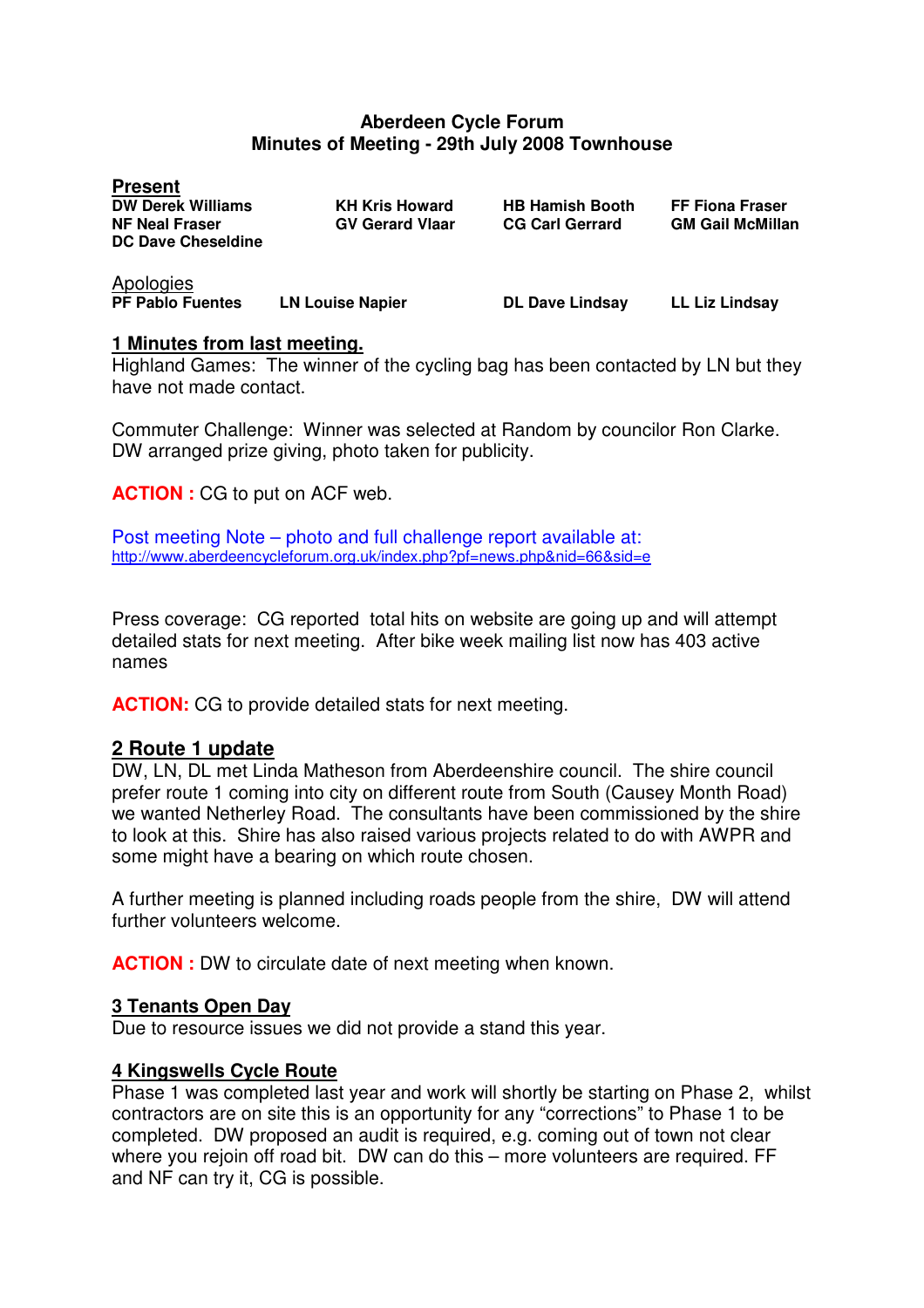## **ACTION:** DW to progress

## **5 Rail Station Cycle Access**

In the absence of LN deferred until next meeting

## **6 Bike Budy Scheme**

DW reported through CTC if you are offering cycle training as an individual you get good liability insurance. Accredited trainers could offer a buddy scheme subject to getting money. maybe council would pay for this? Maybe Green Mobility week would be good time to get Louise to approach council on this?

## **7 Sue Ryder Care and cycling promotion:**

We have been contacted by Sue Ryder who are planning a promotion to get people to cycle for 21 days and donate the transport savings to themselves. Discussed and agreed that while, due to volume of requests, we do not normally publicise this case has benefits for us. Further details from Sue Ryder not available, but greed we should contact them to try see if there is mutual benefit in this.

**ACTION :** DW to establish contact with SueR again.

## **8 AWPR Update**

Mark Hagger (CtC Right to Ride Rep – Aberdeenshire) will be speaking on behalf of cyclists at Public inquiry. We will offer to put any material on the ACF website

## **9 Aberdeenshire cycling strategy consultation**

The shire is now developing their own strategy starting with a consultation. Discussed and agreed we will not respond as a forum, however we should encourage participation amongst cyclists in both City and 'Shire.

**ACTION:** CG to do e-News alert and piece for the web

#### Post Meeting Note – now available at:

**http://www.aberdeencycleforum.org.uk/index.php?pf=news.php&nid=65&sid=e**

## **10 Cycle Parking**

DC reported we were asked by ACC if we wanted 1 or 2 stands at each of the city locations **– ACTION:** DC to respond we want 2!

The two new Tesco's at Wellington Road and Mannofield have no cycle parking – of these the Mannofield one was granted planning permission after the changes to planning consents on cycle parking – the provision of the stands can be enforced. In the second case as the store was converted from an existing supermarket we are reliant on Tesco's good will

**ACTION:** GV to write to Maggie Bochel at Aberdeen City Council RE Mannofield store and request follow up by planning officer.

**ACTION:** CG to identify contact at Tesco PLC and write, expressing our disappointment for both stores.